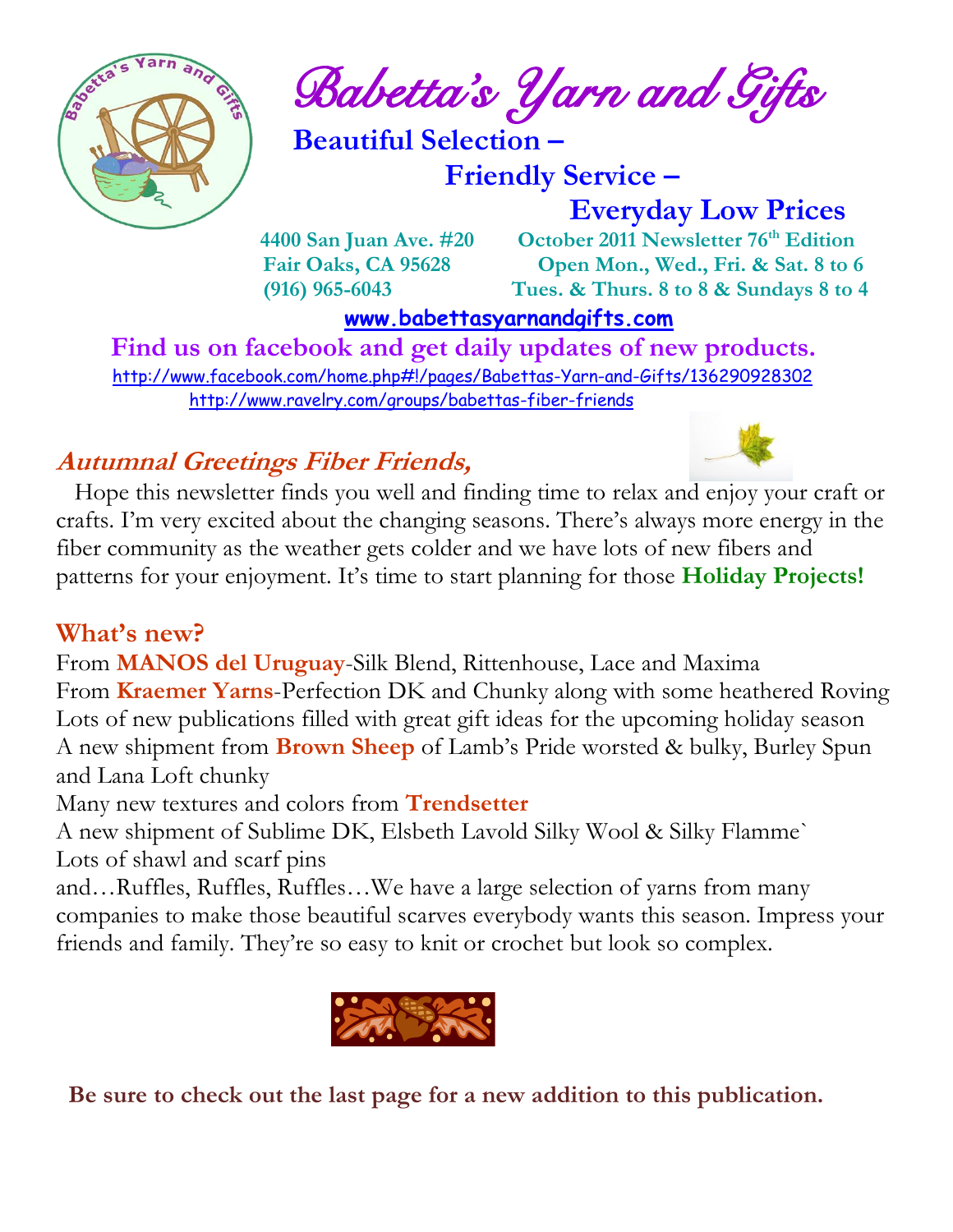Don't miss this local upcoming Fiber Event…

LAMBTOWN 2011 OCTOBER 1ST IN DIXON CALIFORNIA



It's the 25<sup>th</sup> Anniversary Follow this link and read about beating the world's record of the largest group of knitters in one place.

<http://www.lambtown.com/worldrecord.html>

# **Classes for October at Babetta's**

 *In our project classes you can learn to knit anything from scarves to socks to felted purses to lace shawls to hats to sweaters. Pick your project and join in the fun. Our knitters inspire each other to try new things by sharing ideas and showing off their latest creation. Sign up for one of our classes and you will receive a coupon for 10% off.*

 **Pre-registration is required as class sizes are limited. Please choose your dates carefully. Because of scheduling conflicts and complications, make-up classes will only be allowed under special circumstances and individual consideration.**

*Our project class knitting teacher Maya Gardner has been teaching at Babetta's for 6 ½ years and can help you make your fiber dreams come true in a fun and patient atmosphere.*

### **Tuesdays Oct 4, 11 & 18**

Knitting Project 10am – 11:30am fee \$40 Knitting Project 6pm – 7:30pm fee \$40

#### **Wednesdays Oct. 5, 12 & 19**

Knitting Project 1pm – 2:30pm fee \$40 Knitting Project 3:30pm- 5pm fee \$40

**Thursday Oct. 6, 13 & 20** Knitting Project 6pm – 7:30pm fee \$40

**Saturdays Oct 8, 15 & 22** Knitting Project 4pm – 5:30pm fee \$40.

 Private Lessons Knitting or Crochet \$15 an hour and Group Knitting or Crochet Private lessons \$10 an hour per person.

 Spinning or weaving \$20 an hour and group rates are \$15 an hour per person.

Pre-registration required.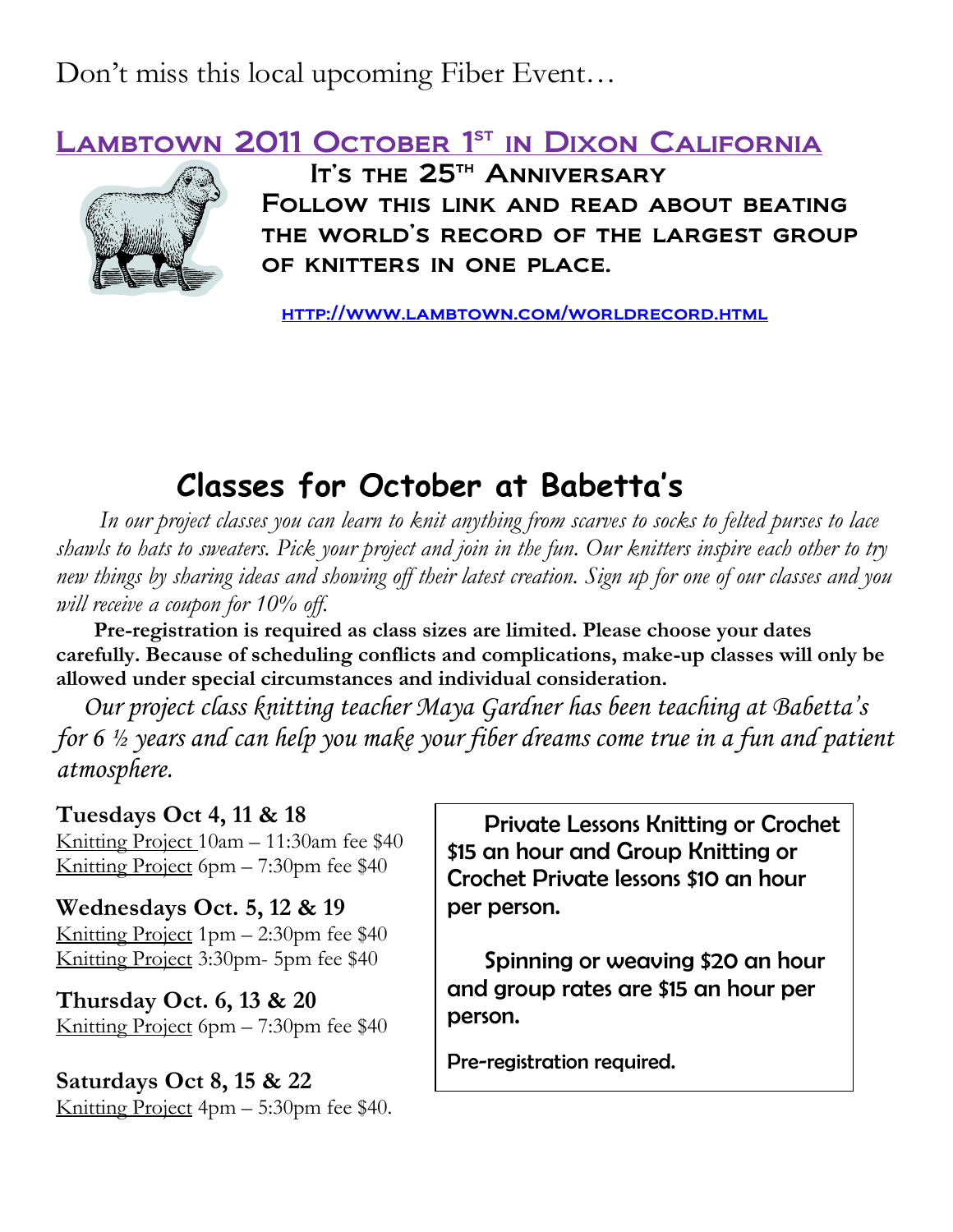# *Babetta's Sit and Knit or Crochet Saturdays*

You're invited to come and sit in our little living room and share your love of handwork with other Fiber Friends. We're open from 8am to 6pm on Sat. Come by anytime throughout the day.

 How would you like to do some charity knitting/crocheting with a lovely group of people? **"The Purls of Fair Oaks"** meets the second Thursday of every month from 10am to noon here at **Babetta's.** This wonderful group of knitters makes newborn and preemie hats for local hospitals as well as other local charity groups. If you'd like to come join the group there's always room for more. This month's date is October 13. If you'd like to drop off any knitted or crocheted donation items you can do that at any time and I will pass them on.

 Would you like to master the Moebius Cast-on and learn to make a cowl with a nice little twist that keeps it in place? Sign-up for Maya's Moebius Workshop



 Oct. 15 1pm-3pm Registration \$30 Materials sold separately. You will need a size 10 40" or 47" circular needles and 185 yards of a worsted, dk or sport weight yarn.



Gustine's October KAL - **Glorious Gloves** Learn to cable without a cable needle, double knitting and I-cord. Materials sold separately. Dates: Oct. 4, 18 & Nov. 8 from 6:30pm-8pm Sign-up fee \$45 10% off coupon given at registration



*Back by popular demand… Felted Flowers with Antoinette & Reecie September 24 from 10am to 2pm Materials included. \$55 registration fee Only 2 spaces left!*